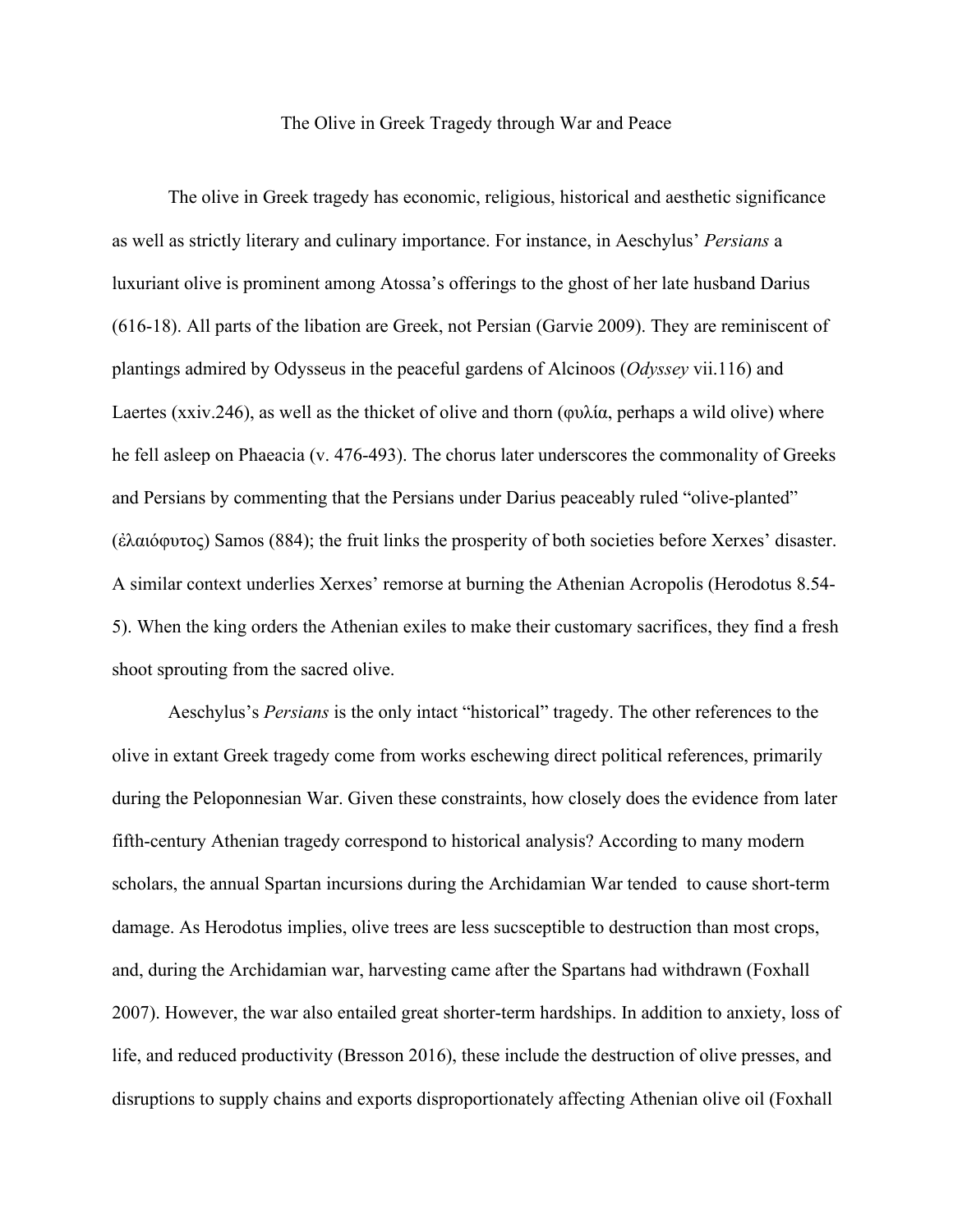1993, Rawlings 2007). The suffering intensifies after the fortification of Decelea in 413 (cf. Foxhall 1993).

Although references to the olive are broadly consistent with this historical understanding, those in later fifth-century tragedy are diffuse and varied, consistent with this period. They contrast with the specificity of Aristophanes, who depicts Dicaeopolis counting olive trees as a benefit of peace at *Acharnians* 997 (Olson 1991), much as Trygaeus pictures "well-anoited" (ὑπαλειψαμένοις) knees playing with a personified female Spectator (*Peace* 897). Examples in tragedy include Creusa, in Euripides' *Ion*, giving her son a crown of the same olive on the Acropolis as seen in Herodotus (Mueller 2010) to signify permanence: "it has not lost its color, born from an immortal olive tree" (1435-6).

The olive does not, however, appear in Xuthus's banquet in the *Ion*, which emphasizes tapestries and protocol, not food. The olive is also absent in Sophocles' *Philoctetes*; Philoctetes' "two-mouthed" (δίστομος) cave (16) and harbor are a hardscrabble version of the setting in *Odyssey* XIII.96-127, but lack Odysseus's welcoming olive tree (XIII.102, 122), a harbinger of the torment Odysseus inflicts on Philoctetes (Davidson 2002) and indirectly to the horrors of the Peloponnesian War (cf. Roisman 2005).

In *Oedipus at Colonus* Sophocles returns to the seat of the Eumenides, whose earlier transformation in Aeschylus is framed by the crazed Orestes brandishing an olive branch as he leaves Delphi (43), in contrast with the hearths of "thrones glistening with olive oil" (λιπαροθρρόνοισιν ... ἐπ' ἐσχάραις) which the Eumenides will enjoy (*Eumenide*s 806). The sacred grove which contains the olive welcomes Antigone and her father (17) in a scene that leads Oedipus from his own past into a future where his spirit will protect Athens, despite its sufferings. The olive is also central to Oedipus's final ritual to the Eumenides (484). As in